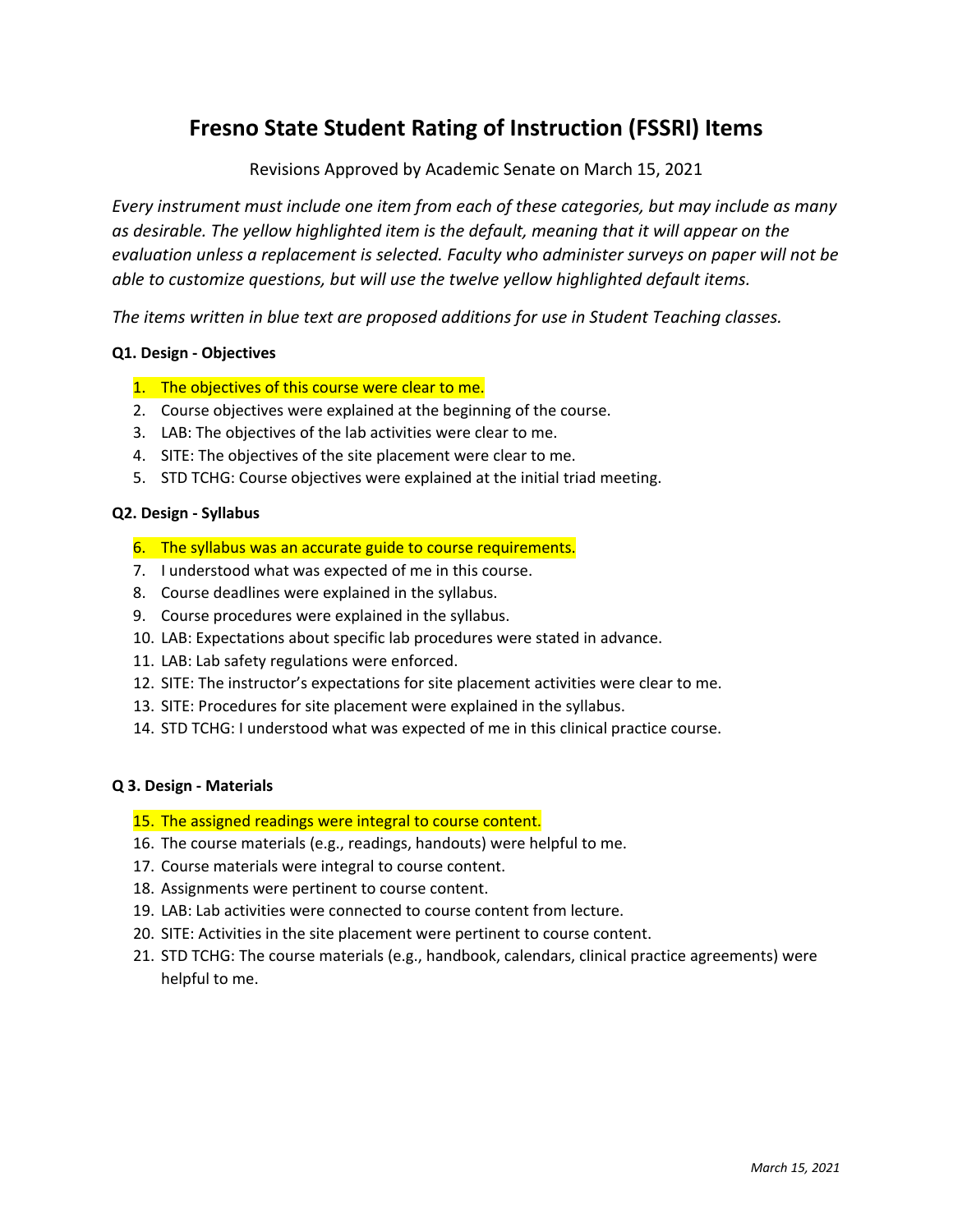## **Q4. Design - Organization**

- 22. The course content was presented in an organized manner.
- 23. Lectures were consistent with the subject matter in the course outline.
- 24. Progression in this course was logical from beginning to end.
- 25. LAB: The lab activities were presented in an organized manner.
- 26. STD TCHG: Progression of the clinical practice activities was logical from beginning to end.

## **Q5. Delivery - Environment**

- 27. The atmosphere of the class invited students to seek additional help if needed.
- 28. Students were encouraged to see the instructor if they were having difficulty.
- 29. Students were encouraged to ask questions in class.
- 30. The instructor checked on students' understanding during class.
- 31. LAB: Assistance was always available during the lab sessions.
- 32. SITE/STD TCHG: I knew where to get help at my site placement if I needed it.
- 33. STD TCHG: I was encouraged to see the University Coach/Supervisor if I was having difficulty.
- 34. STD TCHG: I was encouraged by the University Coach/Supervisor to ask questions at my site placement.
- 35. STD TCHG: The University Coach/Supervisor checked on my understanding during the semester.

## **Q6. Delivery - Scaffolding**

- 36. The instructor explained new ideas by relating them to familiar concepts.
- 37. The instructor explained concepts clearly.
- 38. The class connected course content to students' other classes.
- 39. The instructor explained how course content was related to the students' major.
- 40. The instructor emphasized the relationships between topics in this class.
- 41. STD TCHG: The University Coach/Supervisor explained concepts clearly.
- 42. SITE/ STD TCHG: The site placement experience connected course content to my other classes.

## **Q7. Delivery - Active Learning**

- 43. The class was structured so that students regularly discussed the concepts.
- 44. The instructor used various activities that involved me in learning.
- 45. Class discussion was kept on track.
- 46. In this class, I actively participated in my own learning.
- 47. LAB: The lab was structured so that students regularly discussed course concepts.
- 48. SITE: Sharing reflections on the site placement in class helped to clarify what I was learning.
- 49. SITE / STD TCHG: In this site placement, I actively participated in my own learning.
- 50. STD TCHG: Sharing reflections on the site placement with my University Coach/Supervisor helped to clarify what I was learning.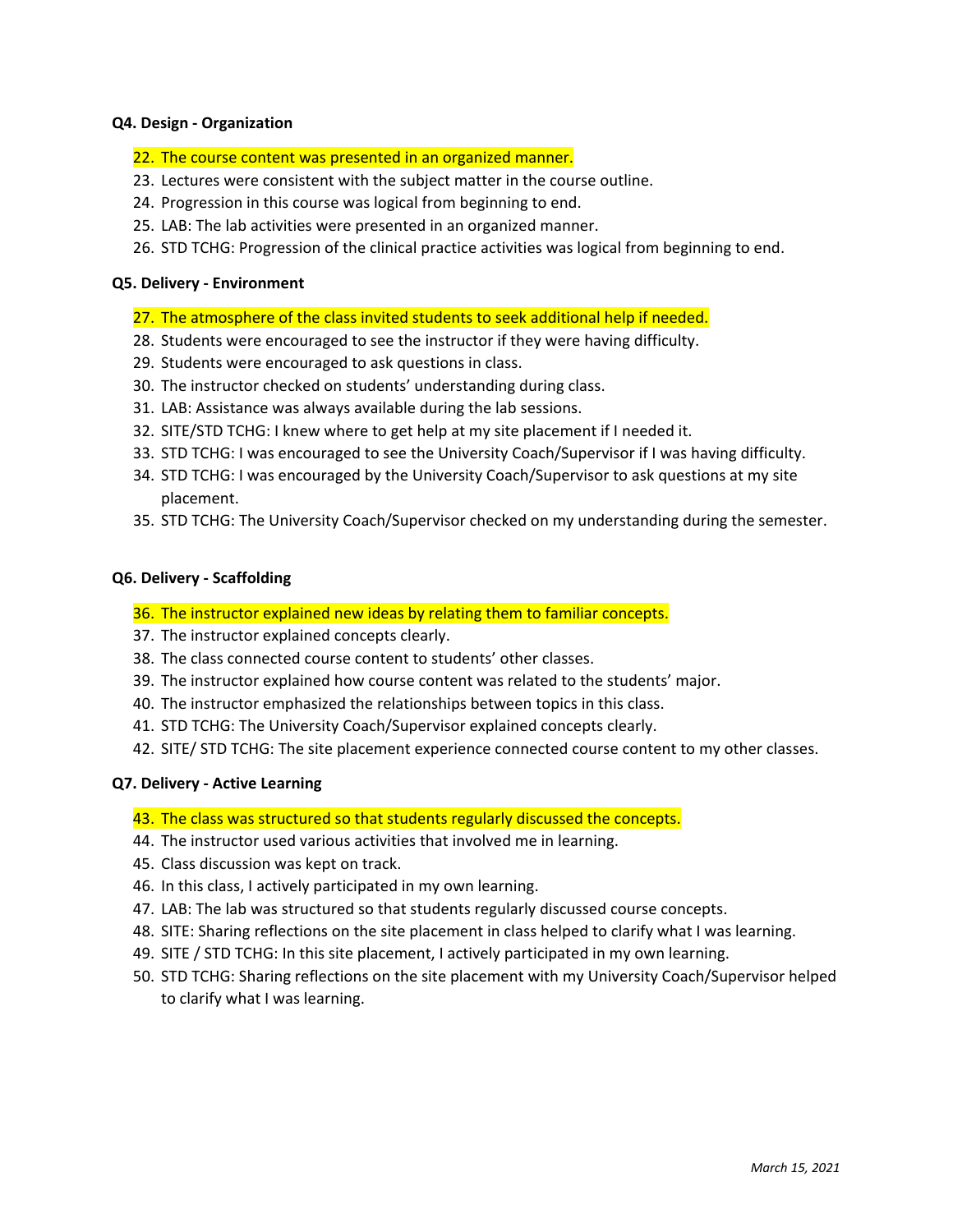#### **Q8. Delivery - Connections**

- 51. The class connected course content to students' future work.
- 52. The class connected course content to students' lives.
- 53. This course gave me skills that are applicable to my future career.
- 54. I see the value of the content of this course.
- 55. The instructor made the course content relevant to me.
- 56. LAB: Lab activities helped to illustrate practical applications of course content.
- 57. SITE: Activities at the site placement helped connect course content to my future work.
- 58. SITE: At my site placement, I felt that I made a worthwhile contribution to my community.
- 59. STD TCHG: The site placement experience under my University Coach/Supervisor connected course content to my future work.
- 60. STD TCHG: This site placement experience under my University Coach/Supervisor gave me skills that are applicable to my future career.

## **Q9. Assessment - Constructive**

## 61. Feedback was provided to help guide students' progress in this course.

- 62. The instructor provided appropriate feedback about my performance throughout the class.
- 63. Returned assignments included helpful comments.
- 64. LAB: Feedback was provided to guide my progress in the lab.
- 65. SITE: The instructor monitored the work that students were doing at the site placement.
- 66. STD TCHG: Feedback was provided by my University Coach/Supervisor to help my progress in this site placement.

#### **Q10. Assessment - Timely**

- 67. Graded assignments were returned to me in a timely fashion.
- 68. Exam grades were posted in a timely fashion.
- 69. The instructor returned graded assignments quickly enough to benefit my future performance.
- 70. LAB: Graded lab reports were returned to me in a timely fashion.
- 71. STD TCHG: Feedback was provided by my University Coach/Supervisor in a timely fashion.
- 72. STD TCHG: The University Coach/Supervisor provided feedback quickly enough to benefit my future performance.

#### **Q11. Assessment - Frequent**

#### 73. The class included multiple graded assignments.

- 74. The class included multiple quizzes and/or exams.
- 75. LAB: I received regular feedback about whether I had completed the labs correctly.
- 76. STD TCHG: I received regular feedback from my University Coach/Supervisor about my performance at the site placement.